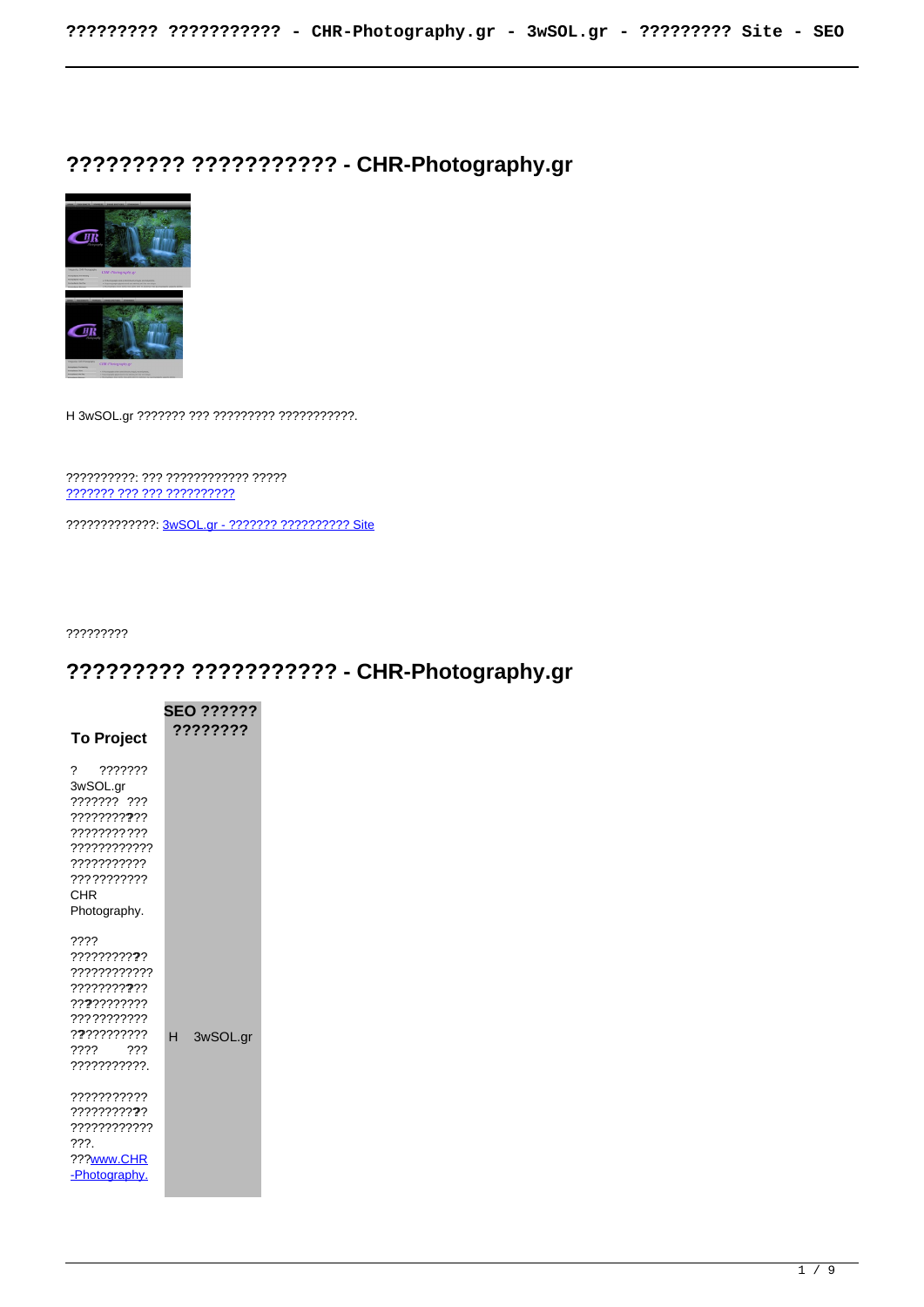| <u>gr</u> ?? ??????<br>??????????<br>?????????<br>????????<br>???????????<br>????<br>???<br>???????????<br>??? ????.<br>?? ???????? | ???????<br>??? |  |
|-------------------------------------------------------------------------------------------------------------------------------------|----------------|--|
| ???????????<br>?????? ????<br>???????????<br>www.CHR-Ph<br>otography.gr<br>?????? ???<br>??? ????? ???.                             | ????????????   |  |
| ?<br><u>????????</u><br>???????<br><u>????????</u><br><u>????????</u><br>222<br><u>?</u><br>????? ??                                | ????????????   |  |
| ? ??? ??<br>???????<br>?????<br>????????<br>???????<br>????????<br>???????<br>????????                                              | ???????????    |  |
| ???????<br>????????<br>$\mathcal{P}$<br>???<br>????????<br>????????<br>???????<br>???<br>internet.                                  | ???????????    |  |
| ???????<br>???????<br>?????<br>????<br>???????                                                                                      |                |  |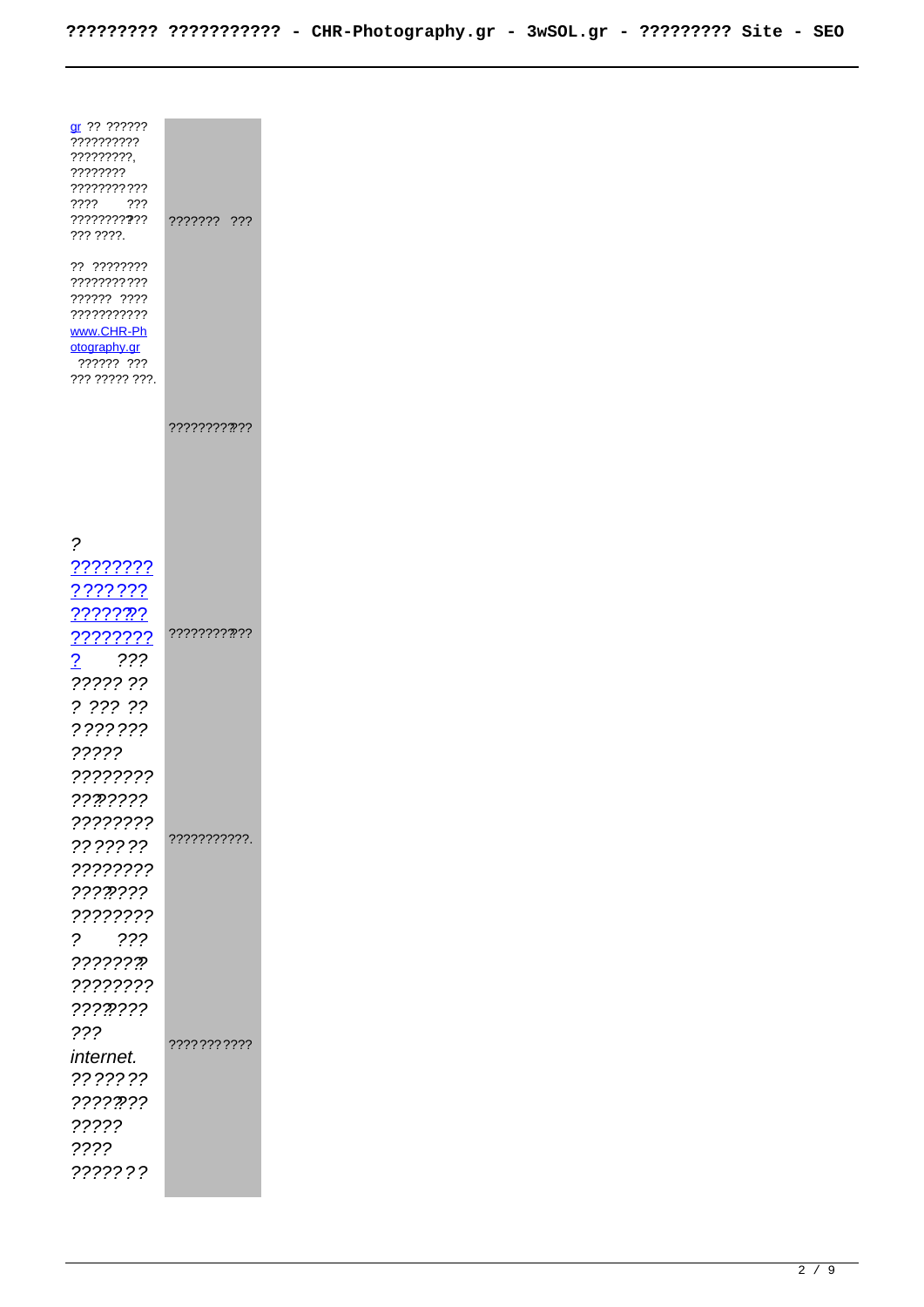| ???????.<br>????????<br>???? ???<br>???<br>????????<br>???<br>???<br>????????<br>$??\,\ ??\$ | ?????????????  |  |
|----------------------------------------------------------------------------------------------|----------------|--|
| 400€                                                                                         | ??? ?? project |  |
|                                                                                              | ?????????      |  |
|                                                                                              | banners<br>??? |  |
|                                                                                              | ??             |  |
|                                                                                              |                |  |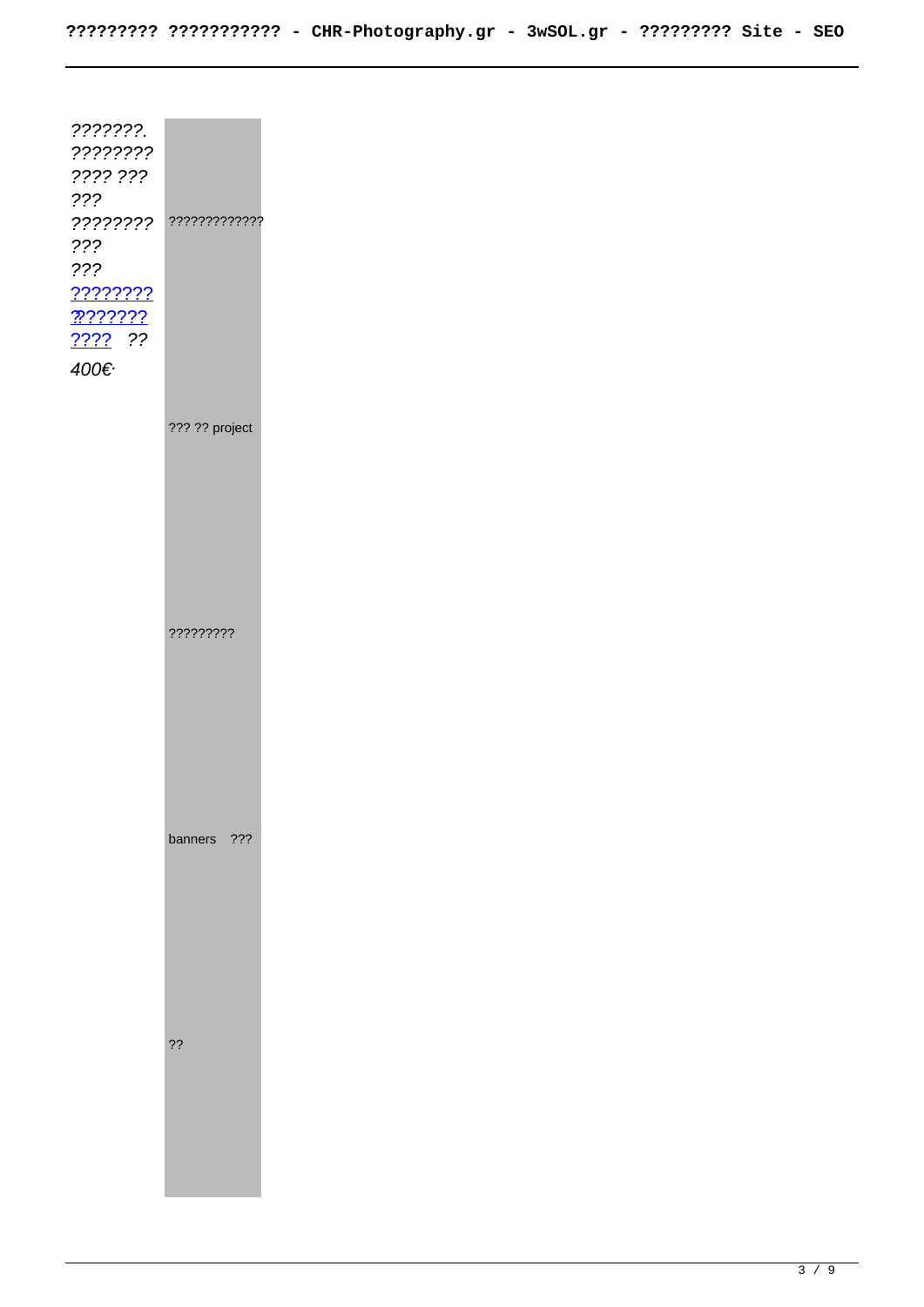| ???????????? |  |
|--------------|--|
| ??           |  |
| ???????????  |  |
| ?? ???????   |  |
| ???????????  |  |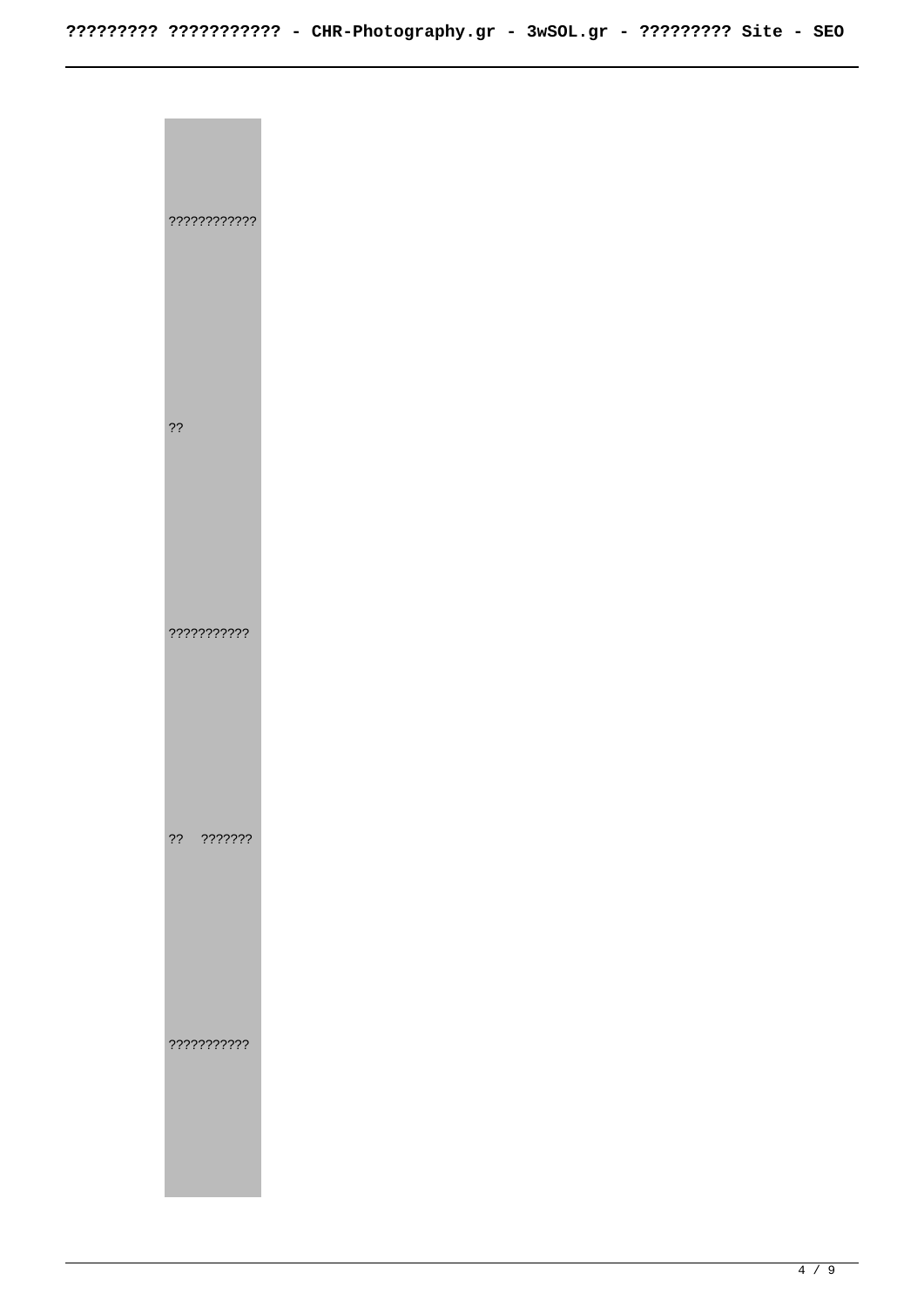??? ??????? ??????? ????? ??????????. ? ??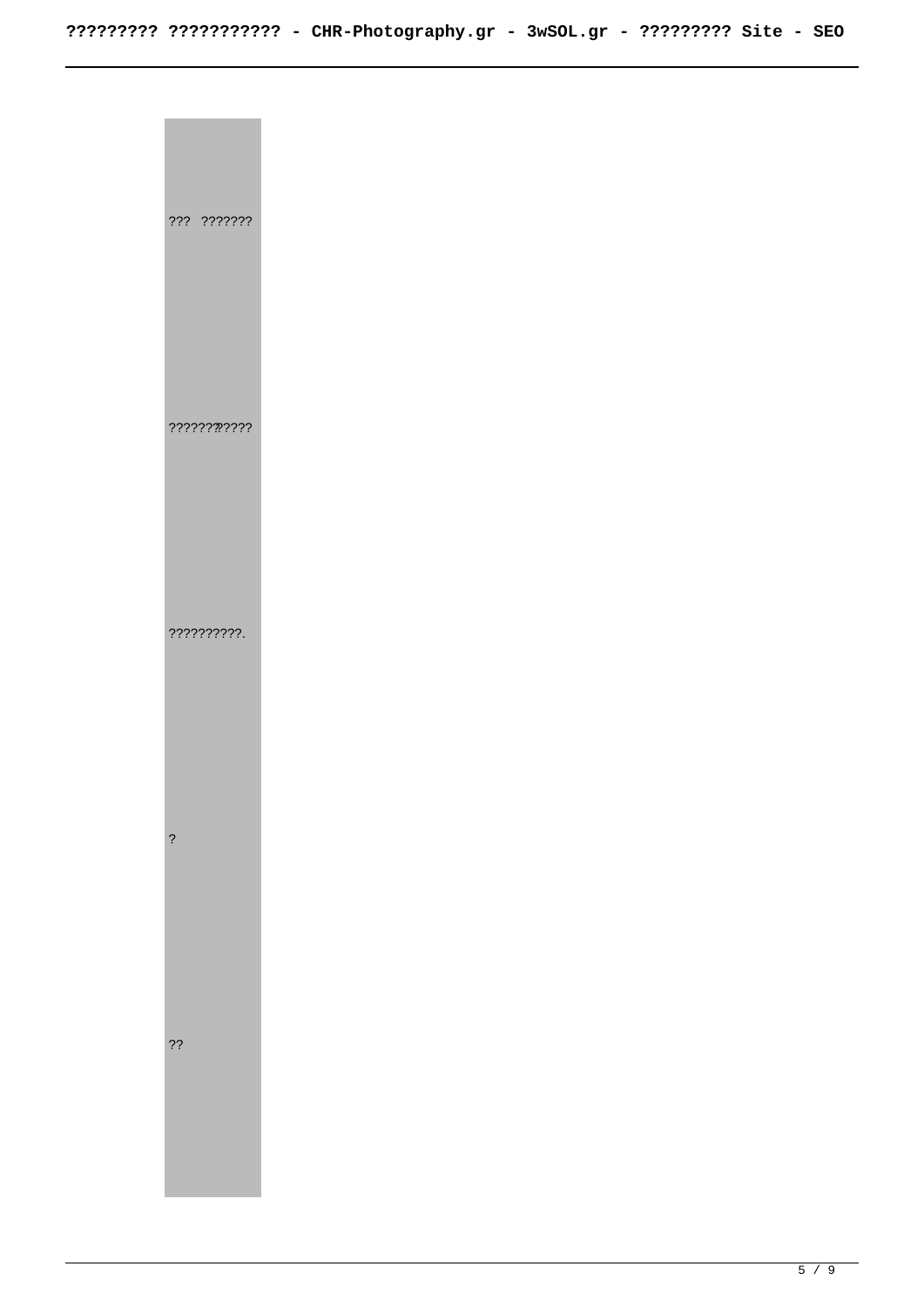| ????         |  |
|--------------|--|
| ???? ?????   |  |
| SEO friendly |  |
| ???<br>???   |  |
| ????????     |  |
|              |  |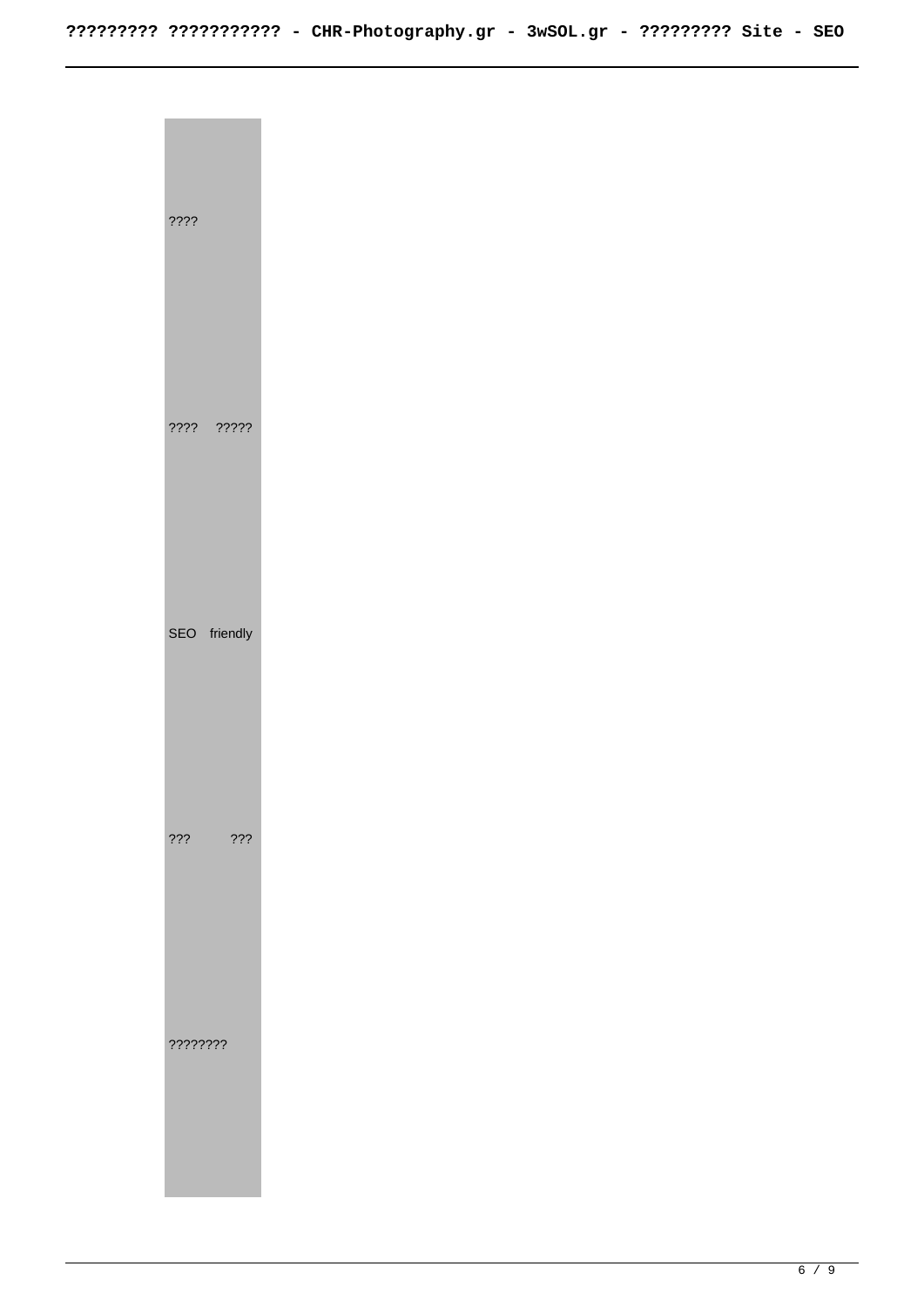| ??????????  |  |  |
|-------------|--|--|
| ??????????? |  |  |
| ??????????? |  |  |
| ????<br>?   |  |  |
| ??????????? |  |  |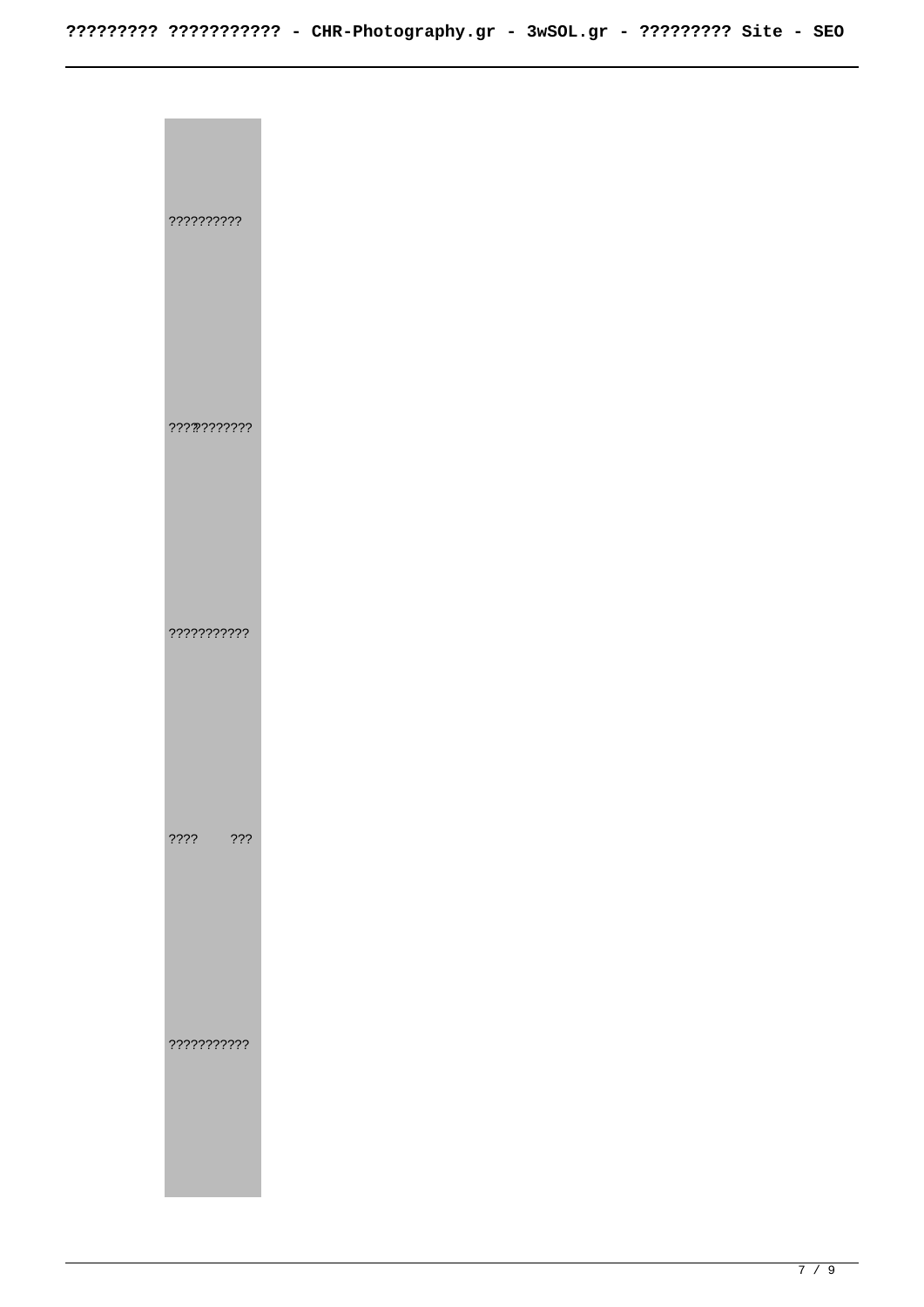| ??? Google      |  |
|-----------------|--|
| ?????<br>$?$ ?? |  |
| ????????        |  |
| ???????????     |  |
| $?$ ??<br>???   |  |